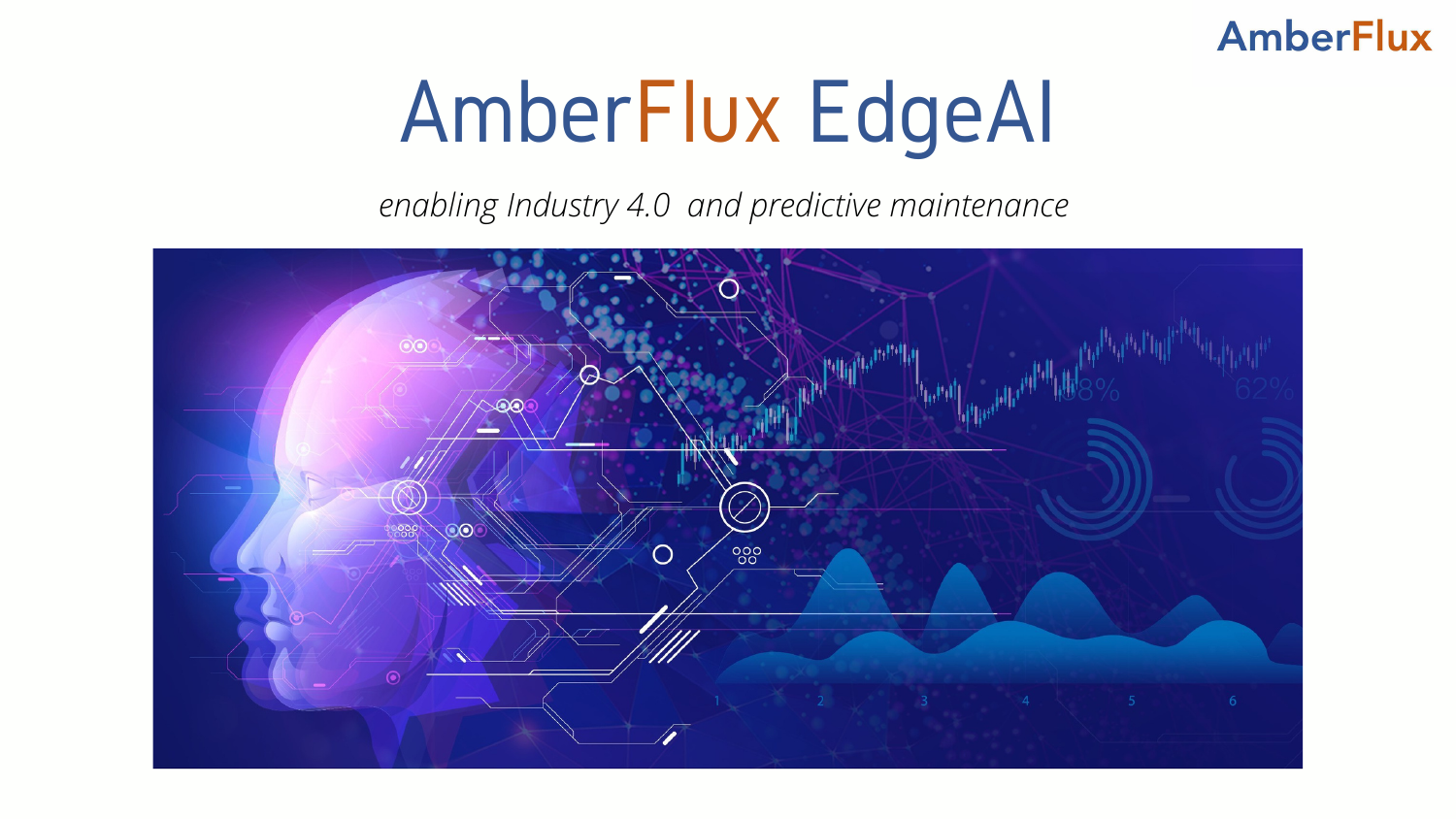### Why invest in industry 4.0?



### Connected Devices and Smart Technology to add

\$1 to 4T to global economy



Predictive maintenance to grow to US\$28.2 B by 2026 (from

US\$6.9B)



Reduce manufacturing costs by 12% and Improve uptime by 9%



Reduce maintenance costs 10 - 40% using predictive analytics (reduced time spent & Repeat visits)



Reduce wastage by 10-20%

#### **AmberFlux**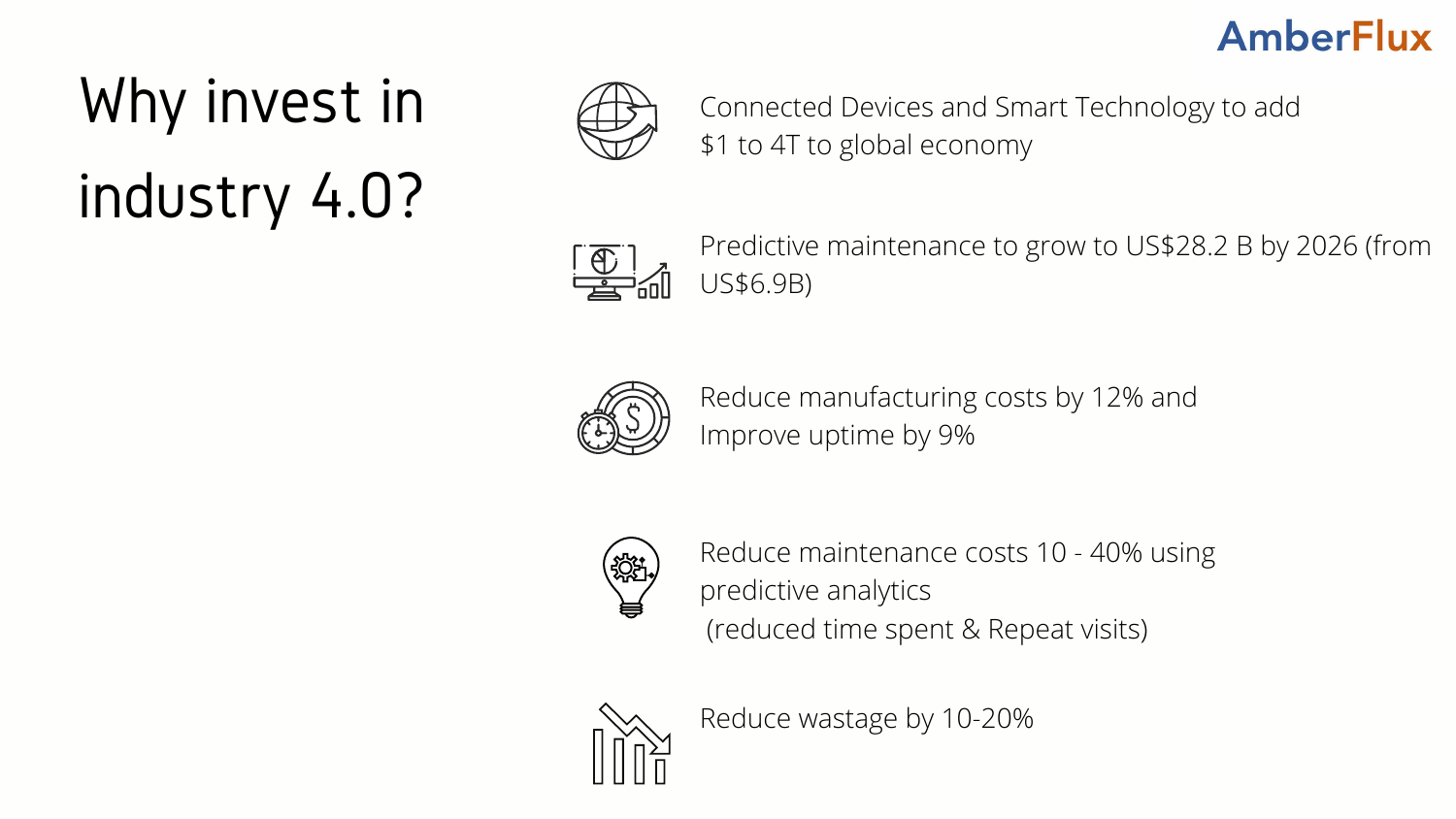### Why EdgeAI?

IOT, 5G driving compute, analytics and storage closer to where the data is getting generated

### **AmberFlux**

EdgeAI speeds up decision making by improves user experience & lowering costs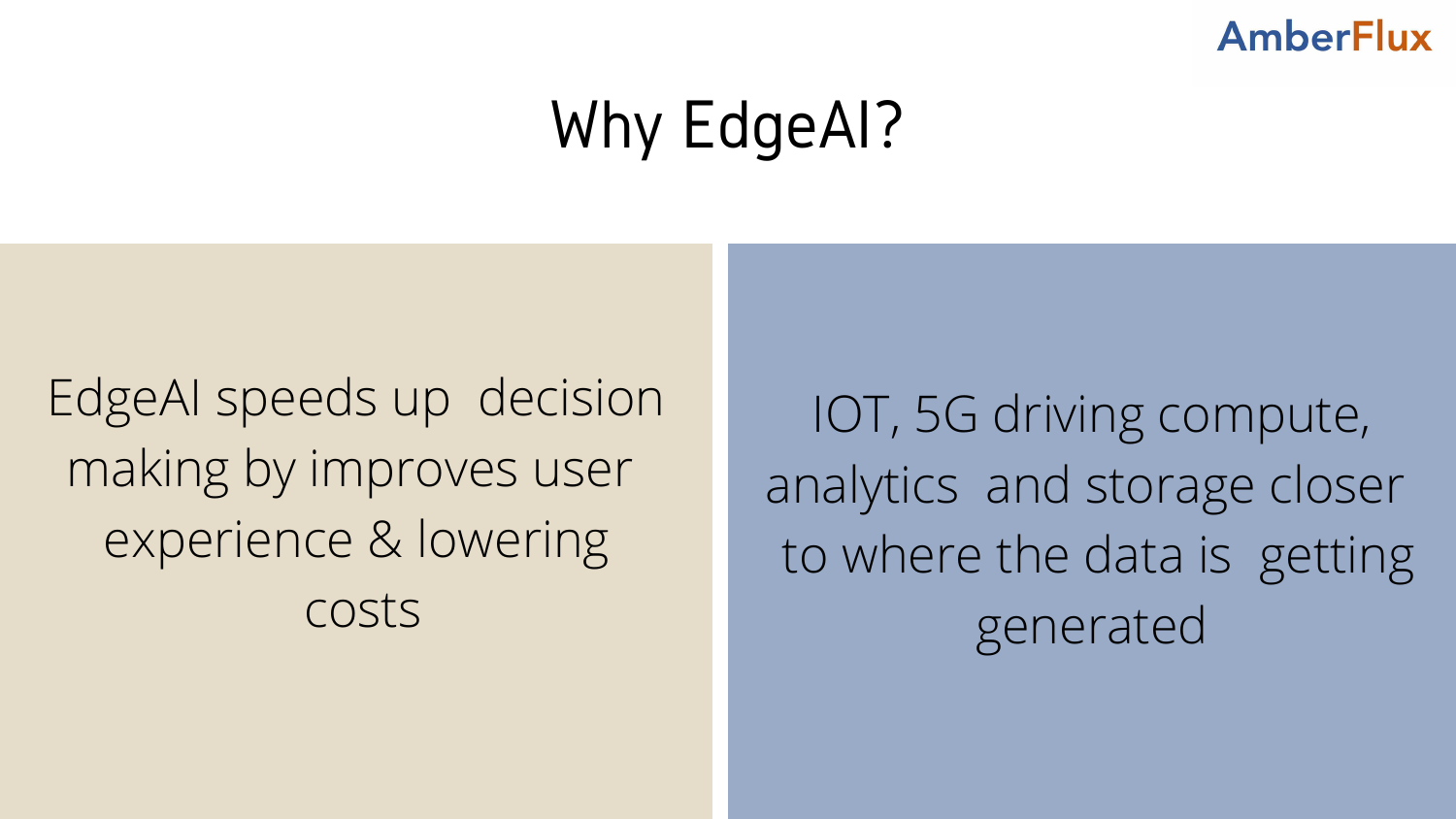### Why AmberFlux?

Our EdgeAI products can be integrated easily with the existing IT/OT/IOT environment of the enterprise

Ready to use products

Products meeting business requirements

Suite of products to meet your operational & strategic goals

Ease of Deployment, management & Security

Our EdgeAI products are remotely manageable in a secure manner

No need for redesigning the appliances; ,multiple H/W integration systems

Our EdgeAI products can be deployed on the existing MCU/SOC, IOT that appliance maker uses

### **AmberFlux**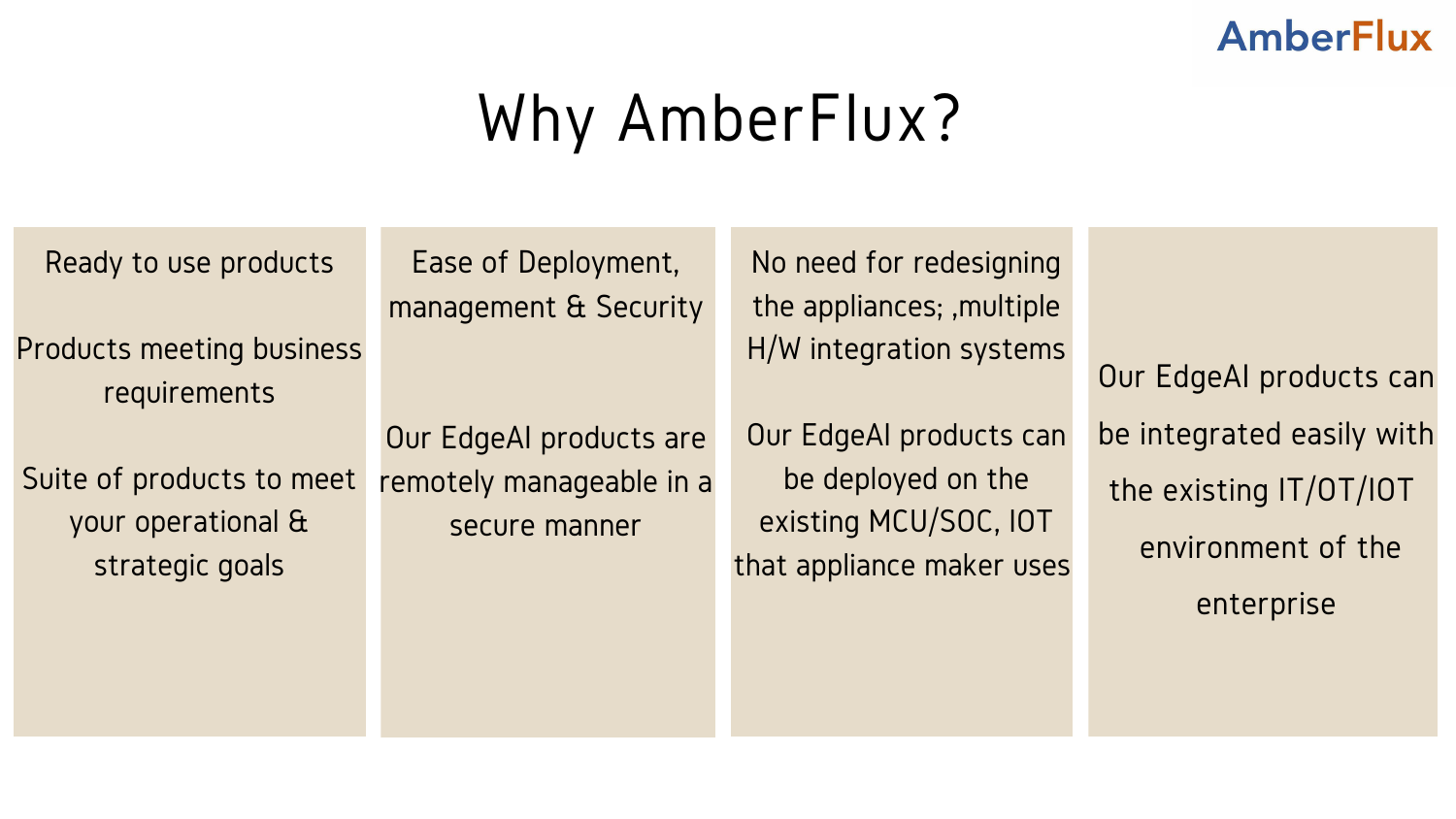#### **AmberFlux Opus**

EdgeAI software that runs on devices/equipment

#### **AmberFlux Concerto**

Edge & Cloud enterprise containers and APIs for integrationwithIT/OT

#### **Opus Dashboard**

Orchestration & Visualization software to manage millions of edge devices.

#### **Consulting**

Business and technical consulting for your industry 4.0 & predictive maintenance journey

#### **AmberFlux**









# Products and Services